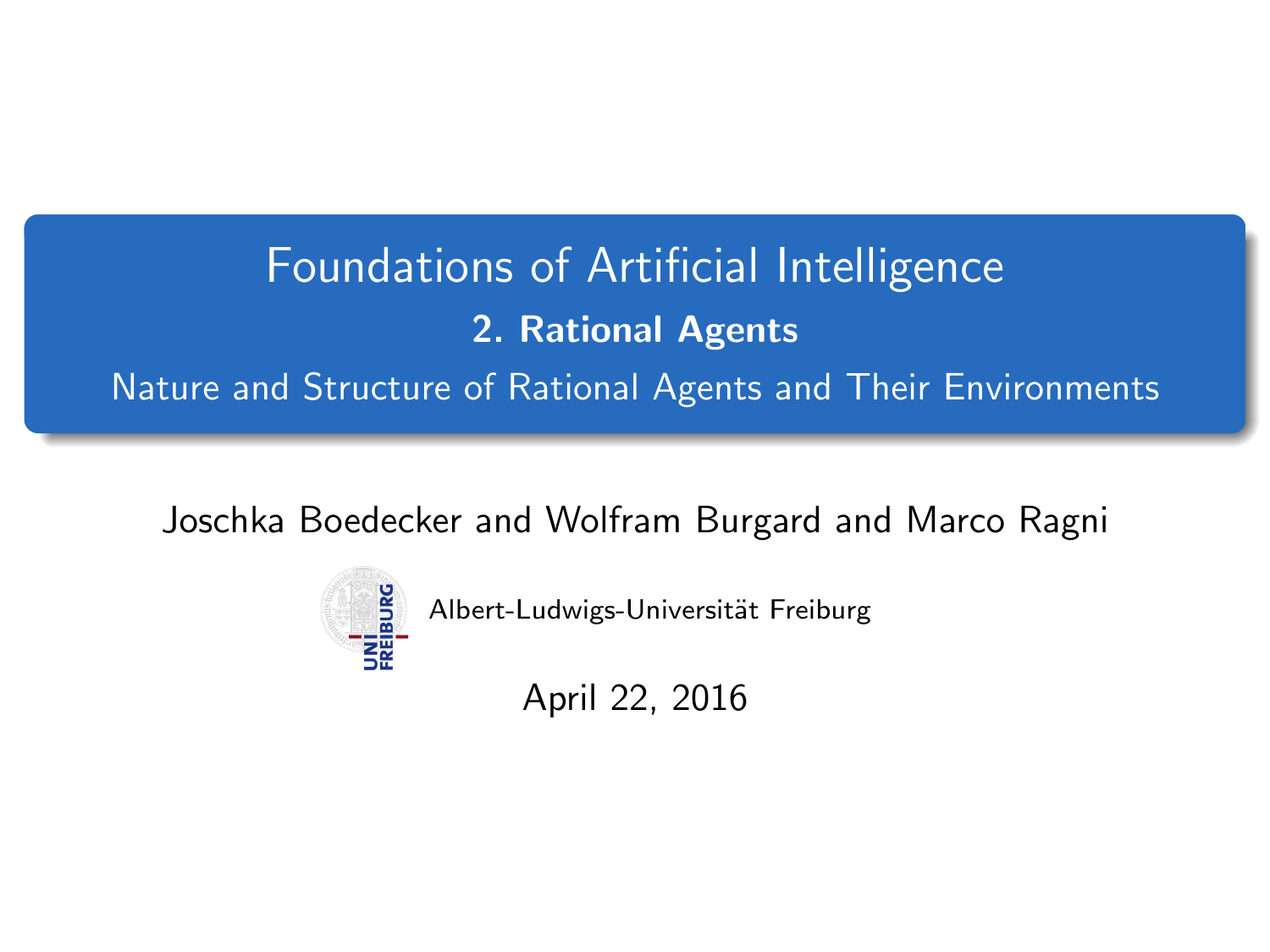### [What is an agent?](#page-2-0)

- 2 [What is a rational agent?](#page-3-0)
	- [The structure of rational agents](#page-7-0)
- 4 [Different classes of agents](#page-8-0)
- 5 [Types of environments](#page-20-0)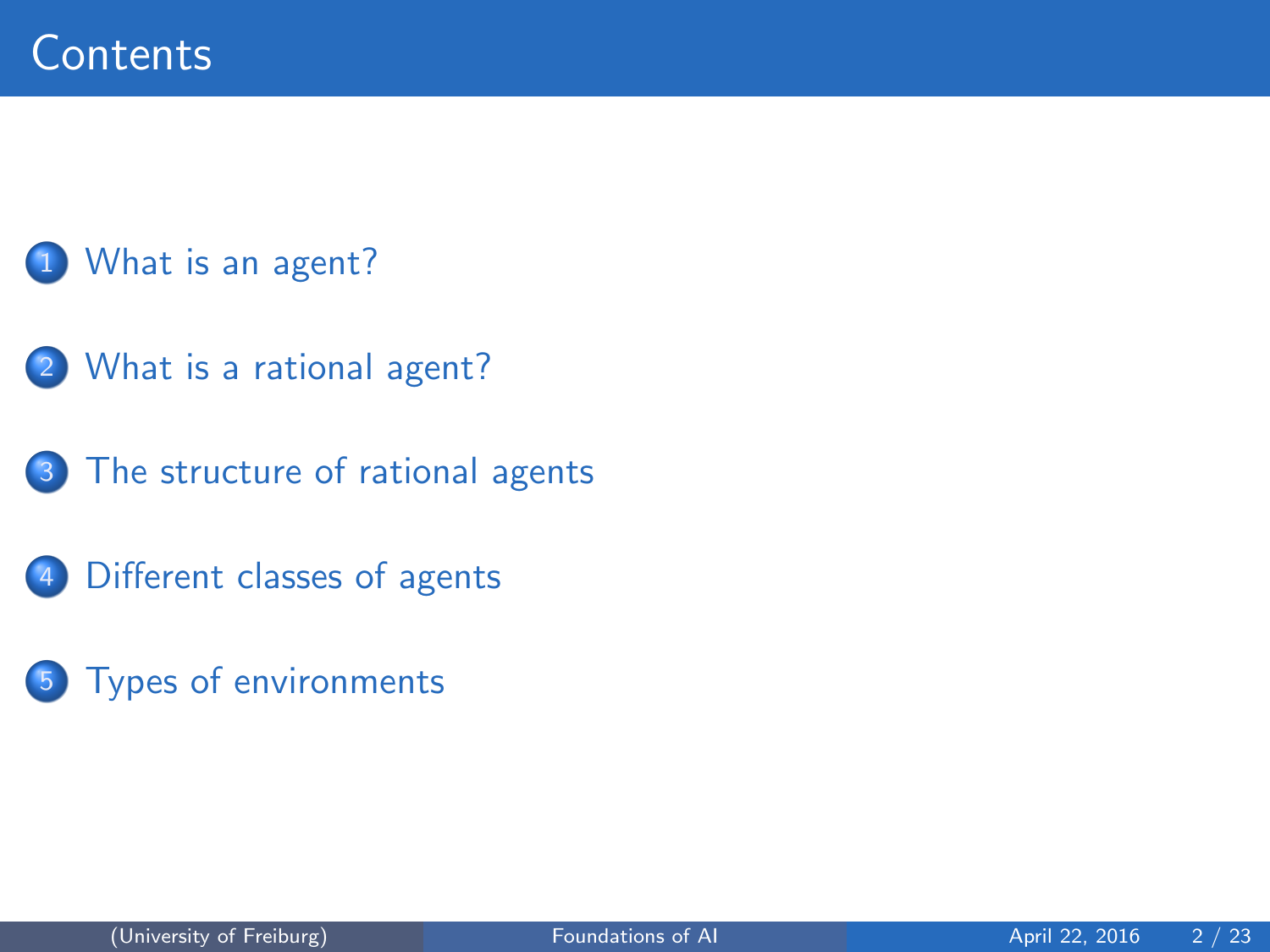## Agents

- Perceive the environment through sensors ( $\rightarrow$  Percepts)
- Act upon the environment through actuators ( $\rightarrow$  Actions)



Examples: Humans and animals, robots and software agents (softbots), temperature control, ABS, . . .

<span id="page-2-0"></span>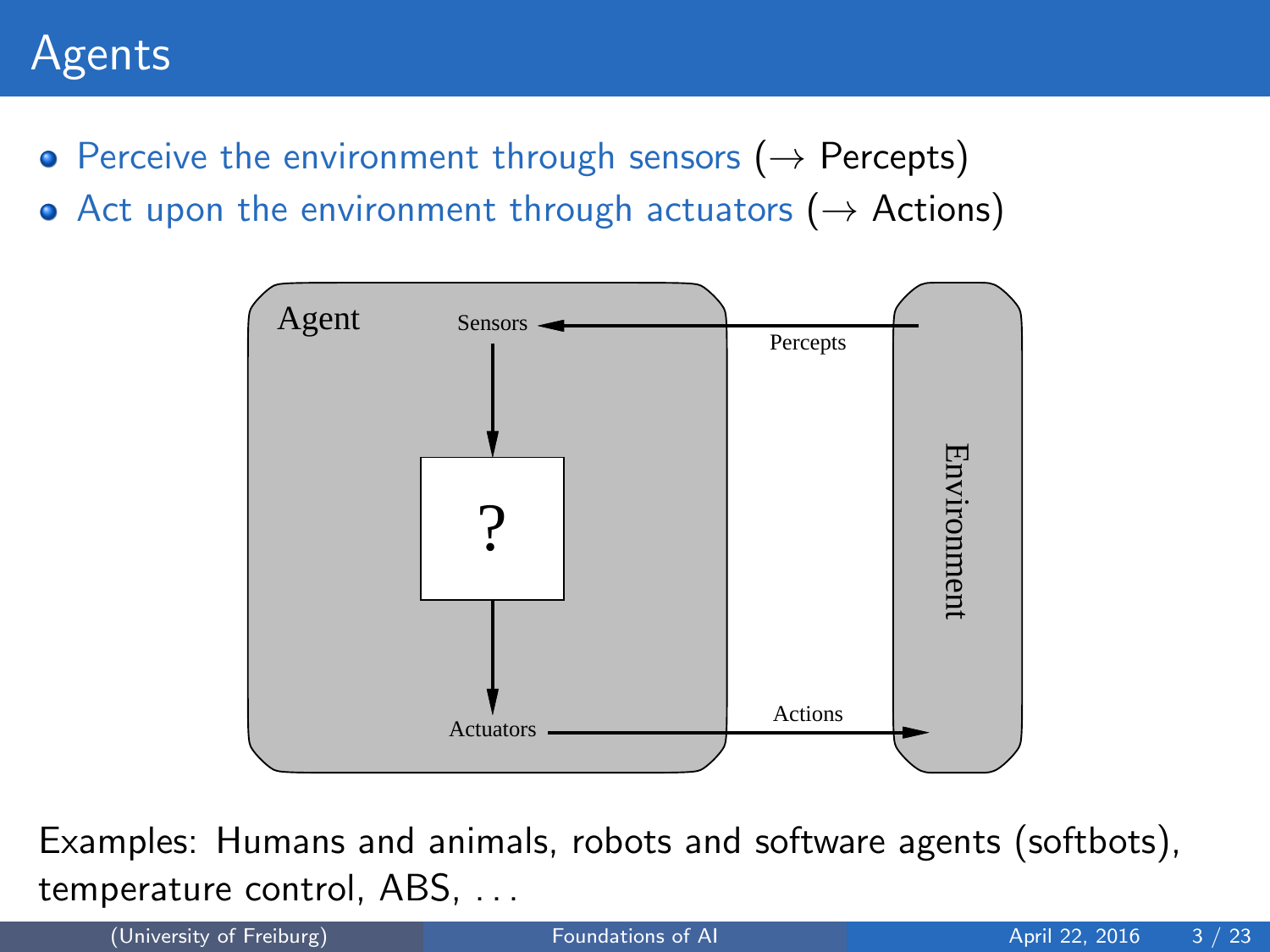... do the "right thing"!

In order to evaluate their performance, we have to define a performance measure.

Autonomous vacuum cleaner example:

- $\bullet$  m<sup>2</sup> per hour
- **Q** Level of cleanliness
- **•** Energy usage
- **O** Noise level
- Safety (behavior towards hamsters/small children)

Optimal behavior is often unattainable

- Not all relevant information is perceivable
- <span id="page-3-0"></span>• Complexity of the problem is too high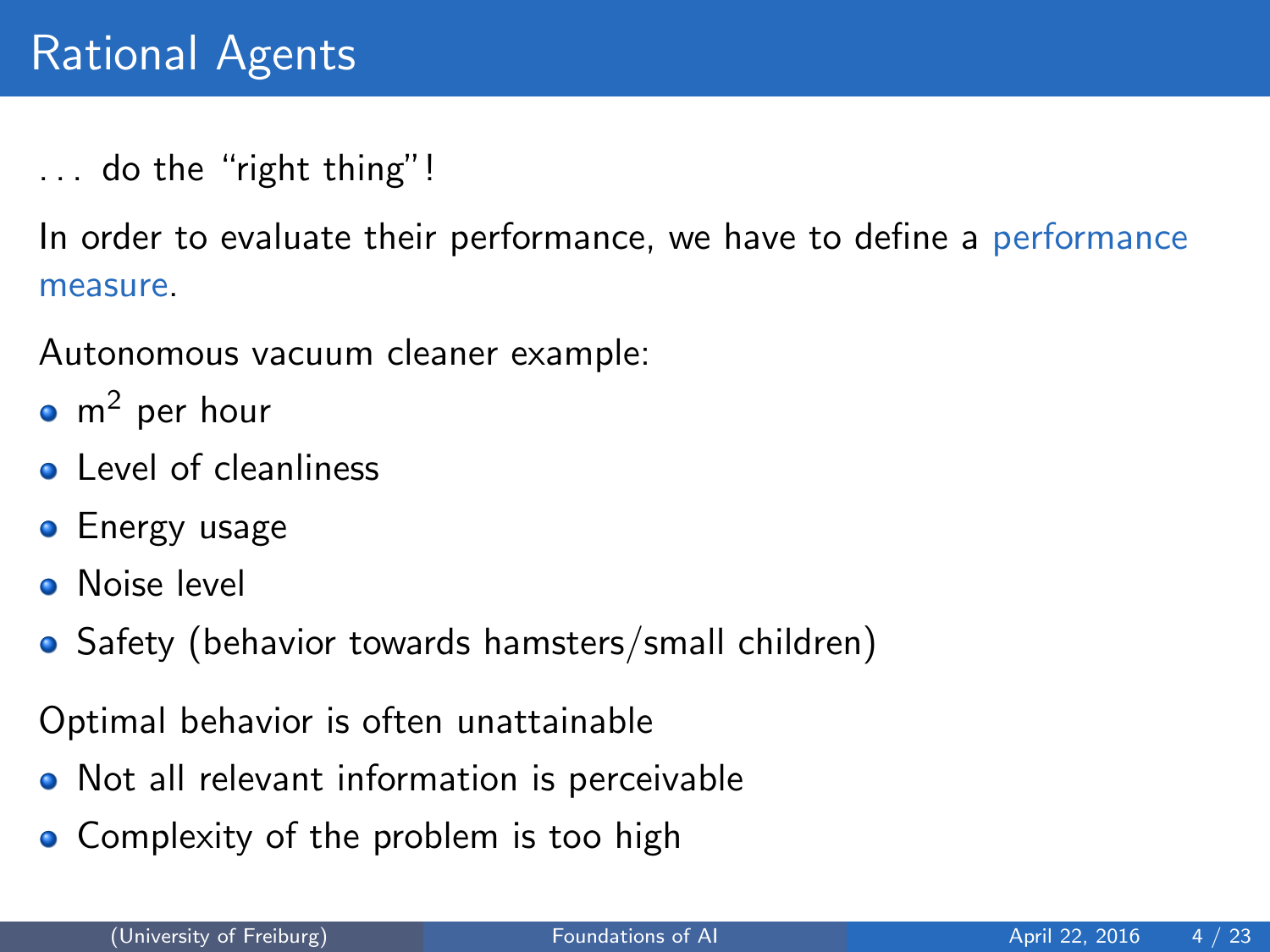- An omniscient agent knows the actual effects of its actions
- In comparison, a *rational agent* behaves according to its *percepts* and knowledge and attempts to maximize the expected performance
- Example: If I look both ways before crossing the street, and then as I cross I am hit by a meteorite, I can hardly be accused of lacking rationality.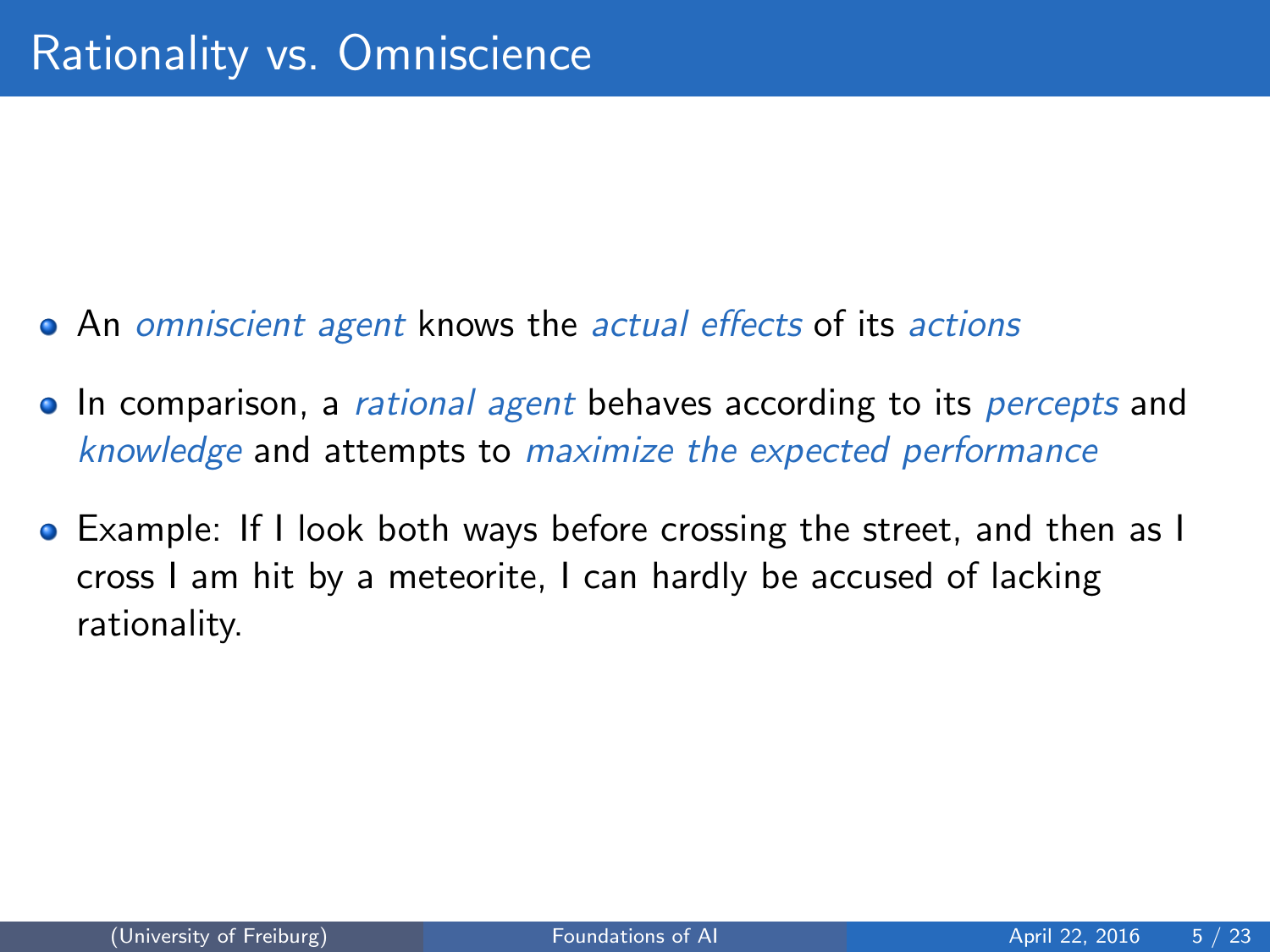# The Ideal Rational Agent

Rational behavior is dependent on

- Performance measures (goals)
- Percept sequences
- Knowledge of the environment
- Possible actions

### Ideal rational agent

For each possible percept sequence, a rational agent should select an action that is expected to maximize its performance measure, given the evidence provided by the *percept sequence* and whatever *built-in* knowledge the agent has.

Active perception is necessary to avoid trivialization. The ideal rational agent acts according to the function

Percept Sequence  $\times$  World Knowledge  $\rightarrow$  Action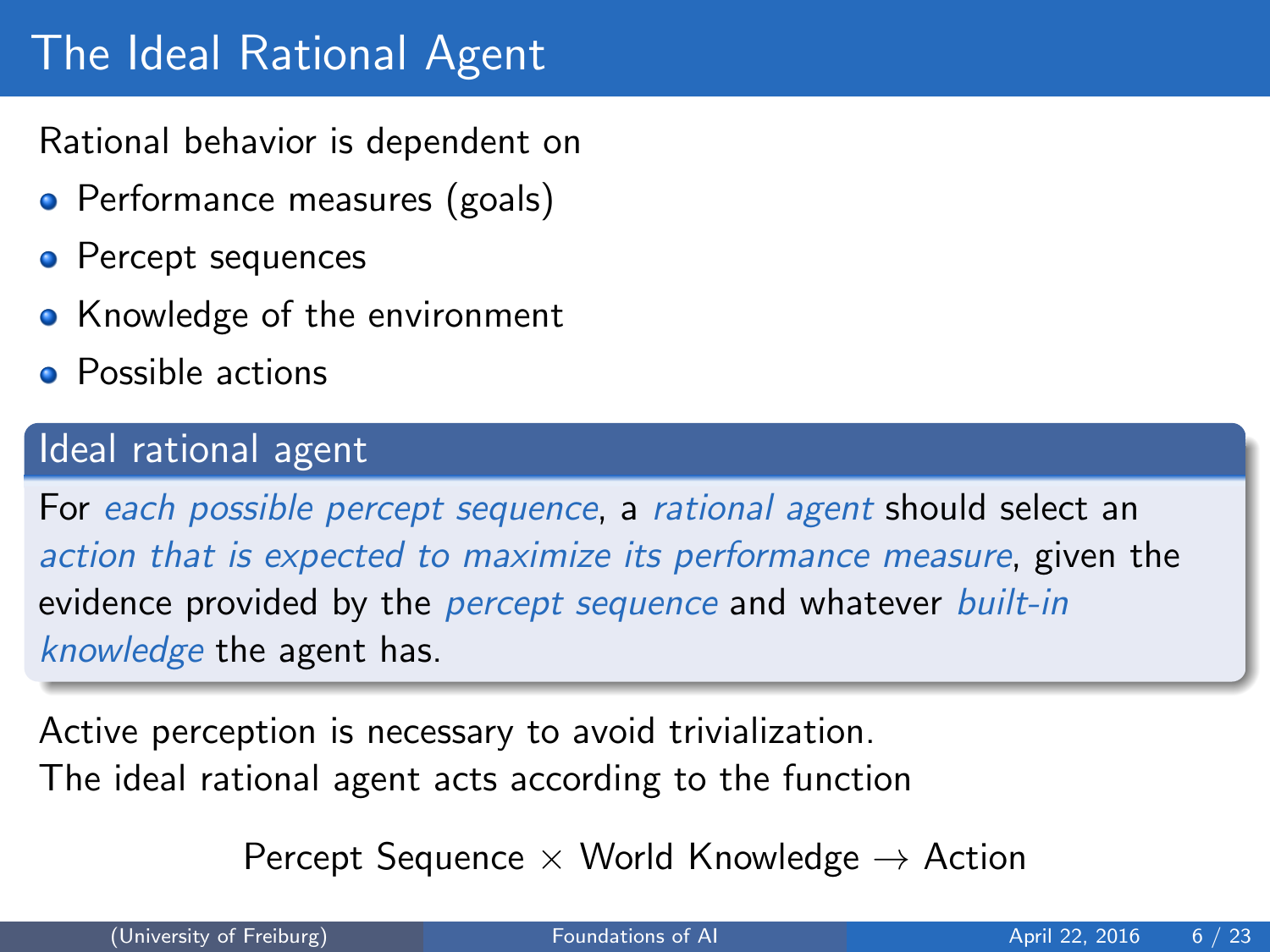| <b>Agent Type</b>                     | Performance<br><b>Measure</b>             | Environment                         | Actuators                                                           | <b>Sensors</b>                                                   |  |
|---------------------------------------|-------------------------------------------|-------------------------------------|---------------------------------------------------------------------|------------------------------------------------------------------|--|
| Medical<br>diagnosis<br>system        | healthy patient,<br>costs, lawsuits       | patient.<br>hospital, stuff         | display questions,<br>tests, diagnoses,<br>treatments,<br>referrals | keyboard entry<br>of symptoms,<br>findings.<br>patient's answers |  |
| Satellite<br>image analysis<br>system | correct image<br>categorization           | downlink from<br>orbiting satellite | display<br>categorization<br>of scene                               | color pixel<br>arrays                                            |  |
| Part-picking<br>robot                 | percentage of<br>parts in<br>correct bins | conveyor belt<br>with parts, bins   | jointed arm<br>and hand                                             | camera, joint<br>angle sensors                                   |  |
| Refinery<br>controller                | purity, yield,<br>safety                  | refinery,<br>operators              | valves pumps,<br>heaters displays                                   | temperature,<br>pressure,<br>chemical sensors                    |  |
| Interactive<br>English tutor          | student's score<br>on test                | set of students,<br>testing agency  | display exercises,<br>suggestions,<br>corrections                   | keyboard entry                                                   |  |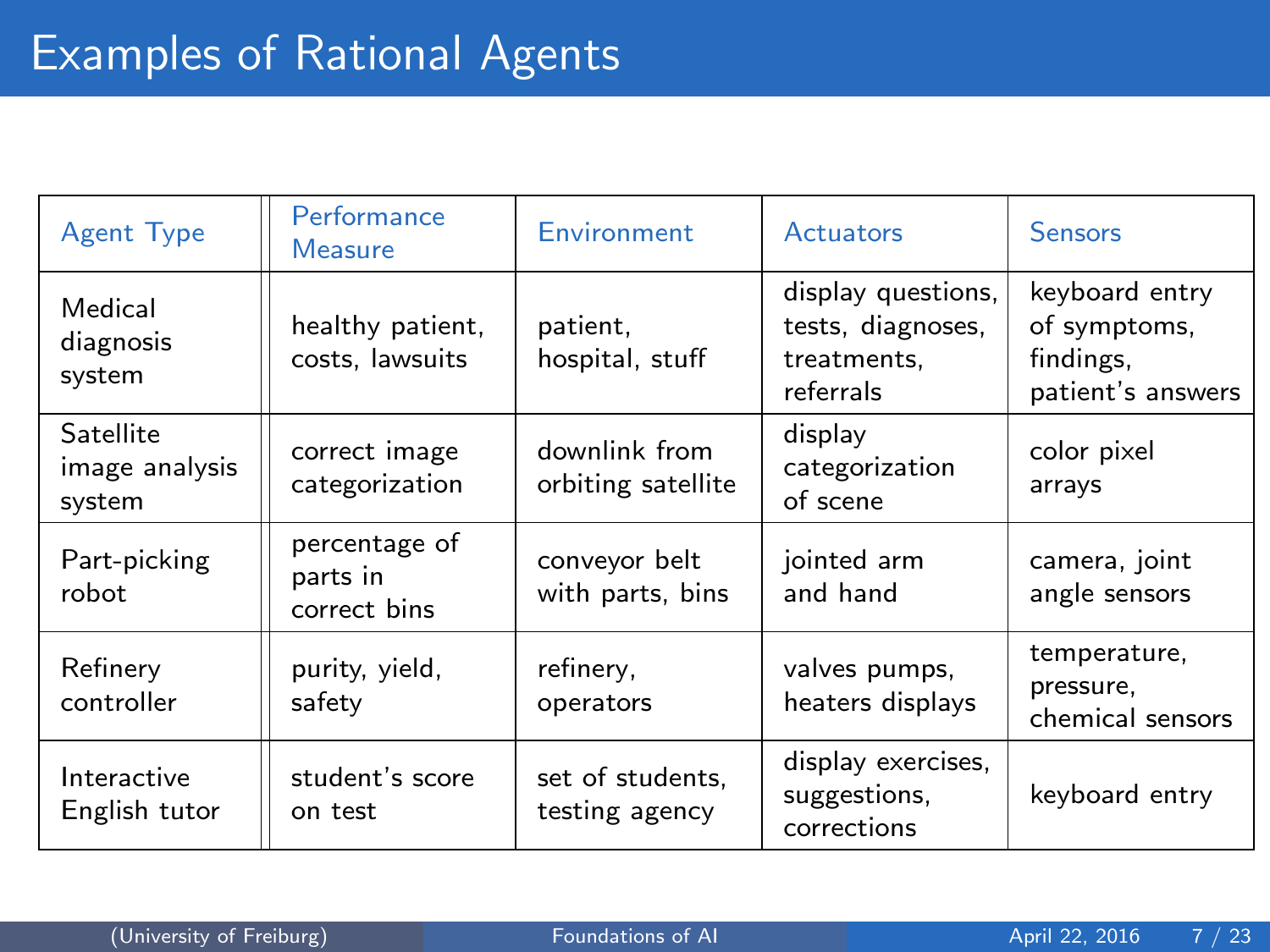Realization of the ideal mapping through an

- Agent program, executed on an
- Architecture which also provides an interface to the environment (percepts, actions)

<span id="page-7-0"></span> $\rightarrow$  Agent = Architecture + Program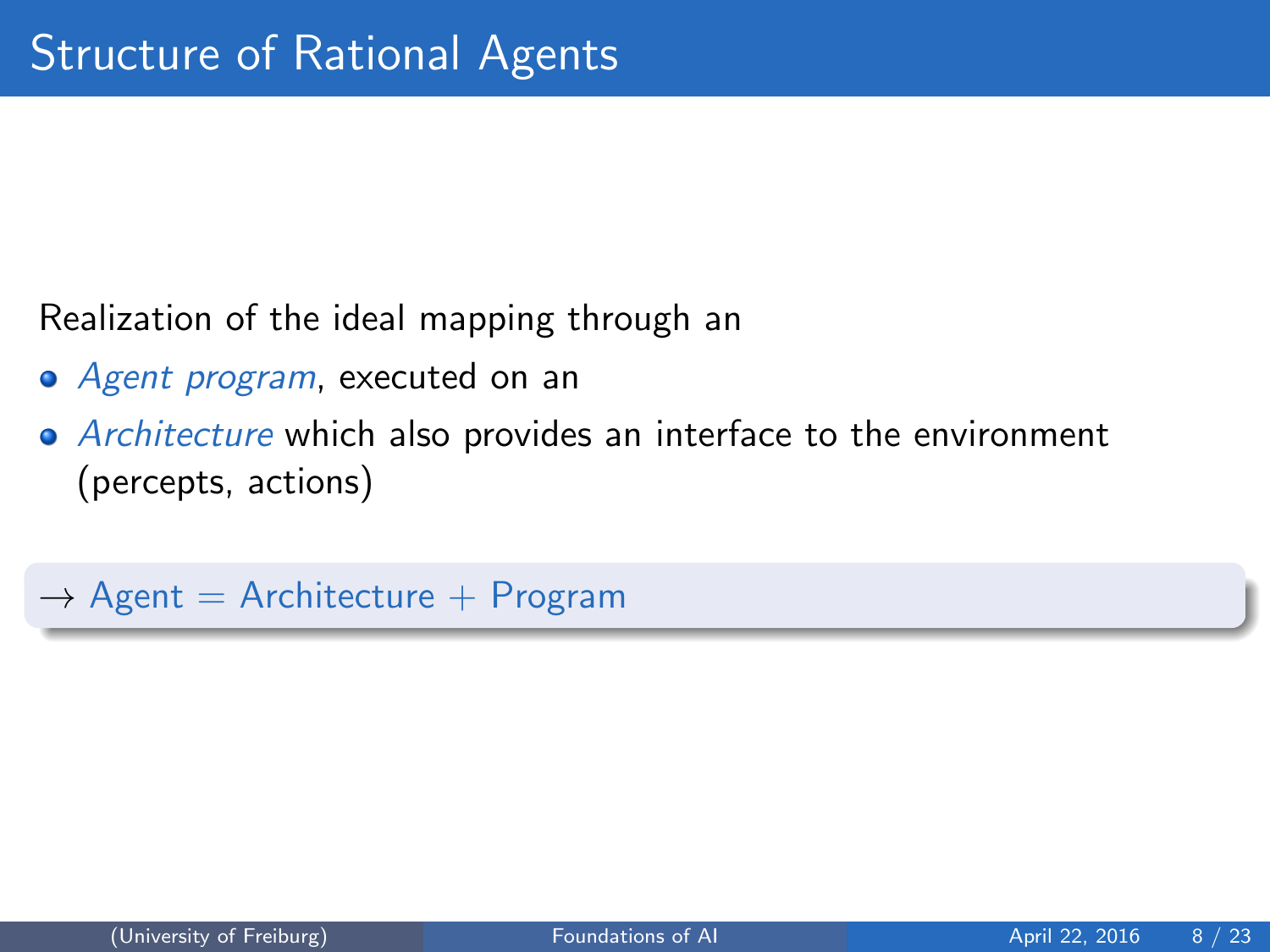**function** TABLE-DRIVEN-AGENT(*percept*) **returns** an action **persistent**: *percepts*, a sequence, initially empty table, a table of actions, indexed by percept sequences, initially fully specified

append percept to the end of percepts  $action \leftarrow \text{LOOKUP}(percepts, table)$ **return** action

 $\mathsf{R}^{\mathsf{c}}$ Problems:

- The table can become very large
- **function** REFLEX-VACUUM-AGENT([location,status]) **returns** an action and it usually takes a very long time for the designer to specify it (or to learn it)
- <span id="page-8-0"></span>... practically impossible **else if** location = A **then return** Right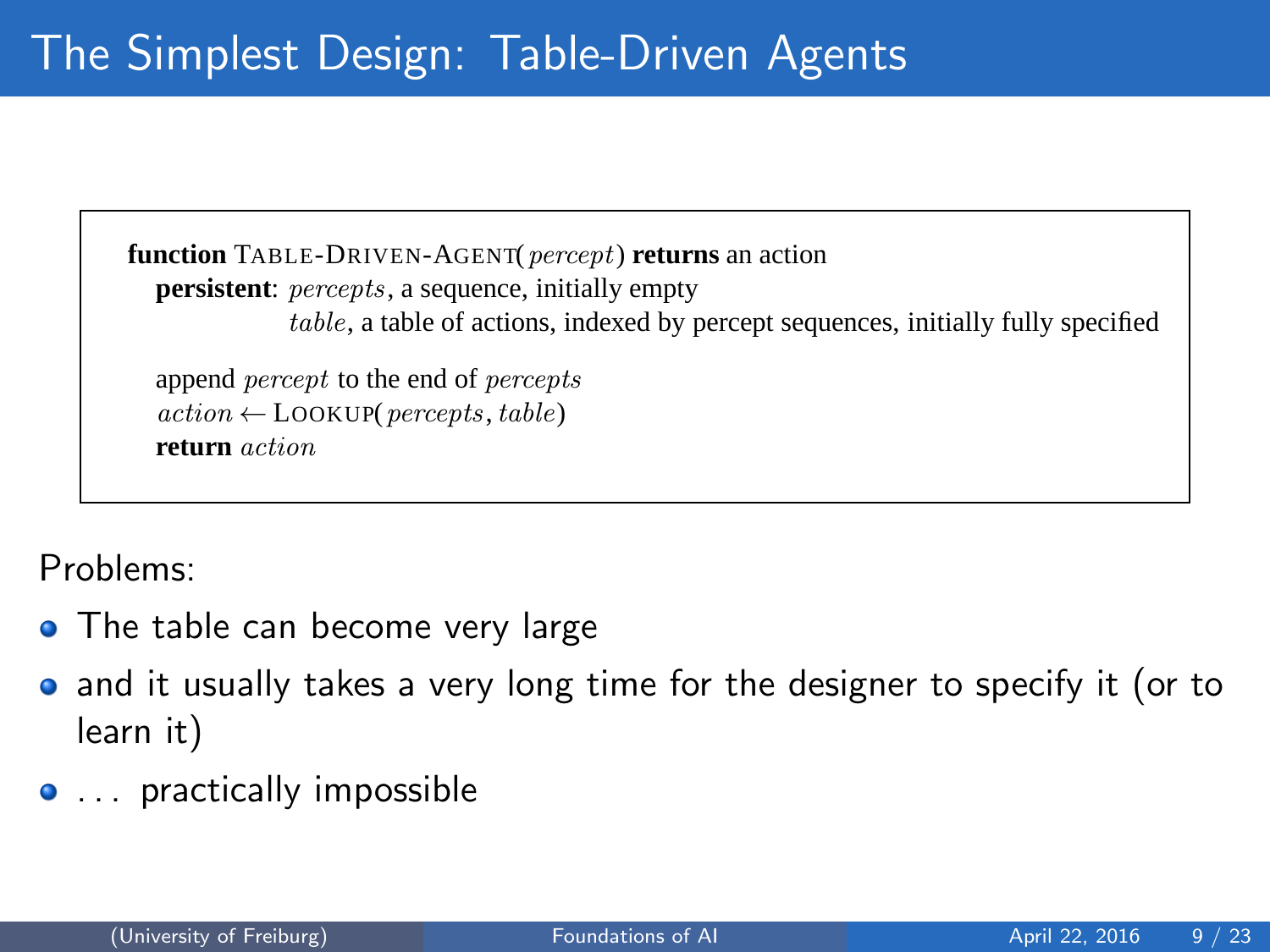# Simple Reflex Agent



Direct use of perceptions is often not possible due to the large space required to store them (e.g., video images).

Input therefore is often interpreted before decisions are made.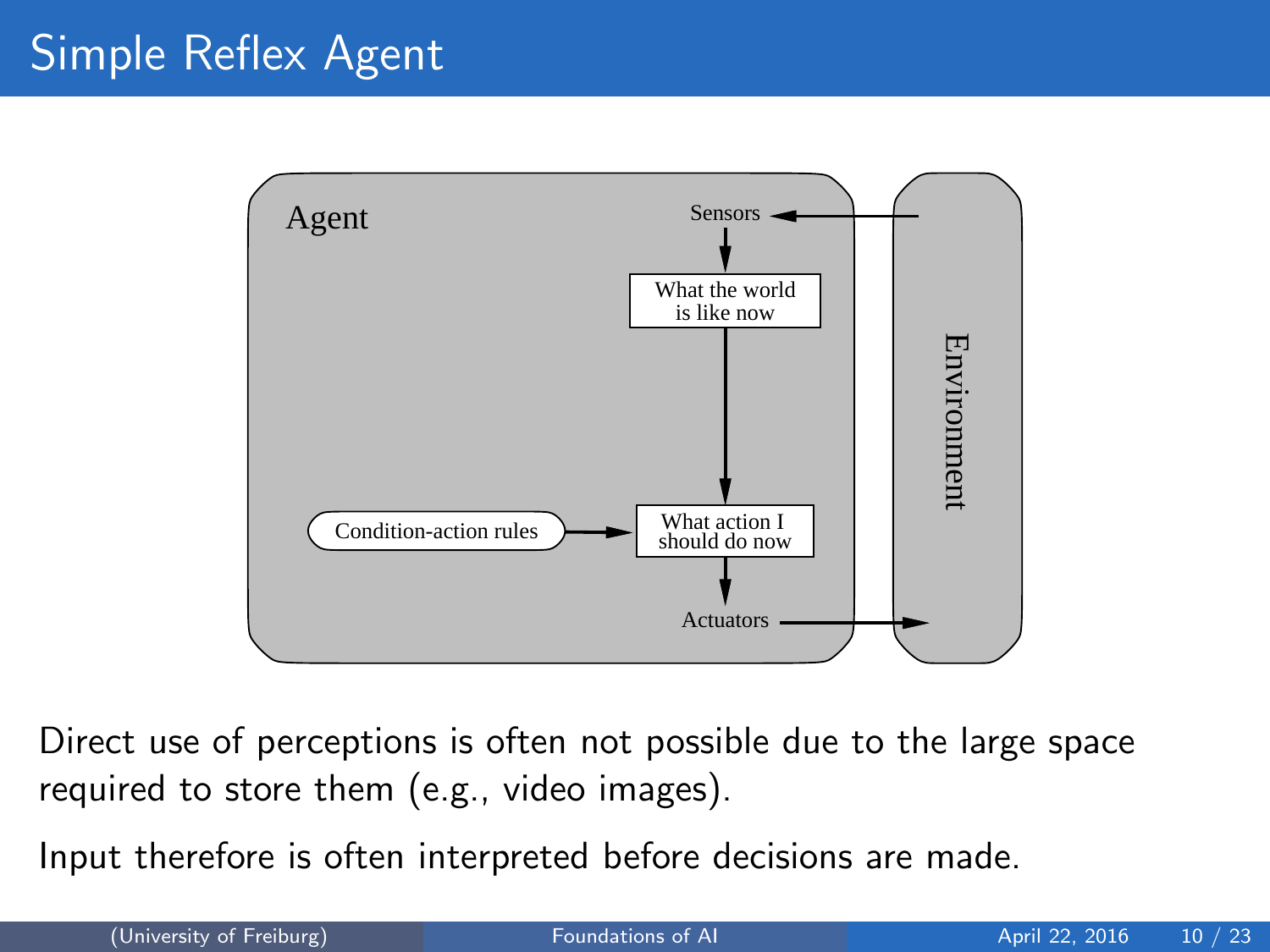Since storage space required for perceptions is too large, direct interpretation of perceptions

**function** SIMPLE-REFLEX-AGENT(percept) **returns** an action **persistent**: *rules*, a set of condition–action rules

 $state \leftarrow$  INTERPRET-INPUT(*percept*)  $rule \leftarrow$  RULE-MATCH(state, rules)  $action \leftarrow rule$  ACTION **return** action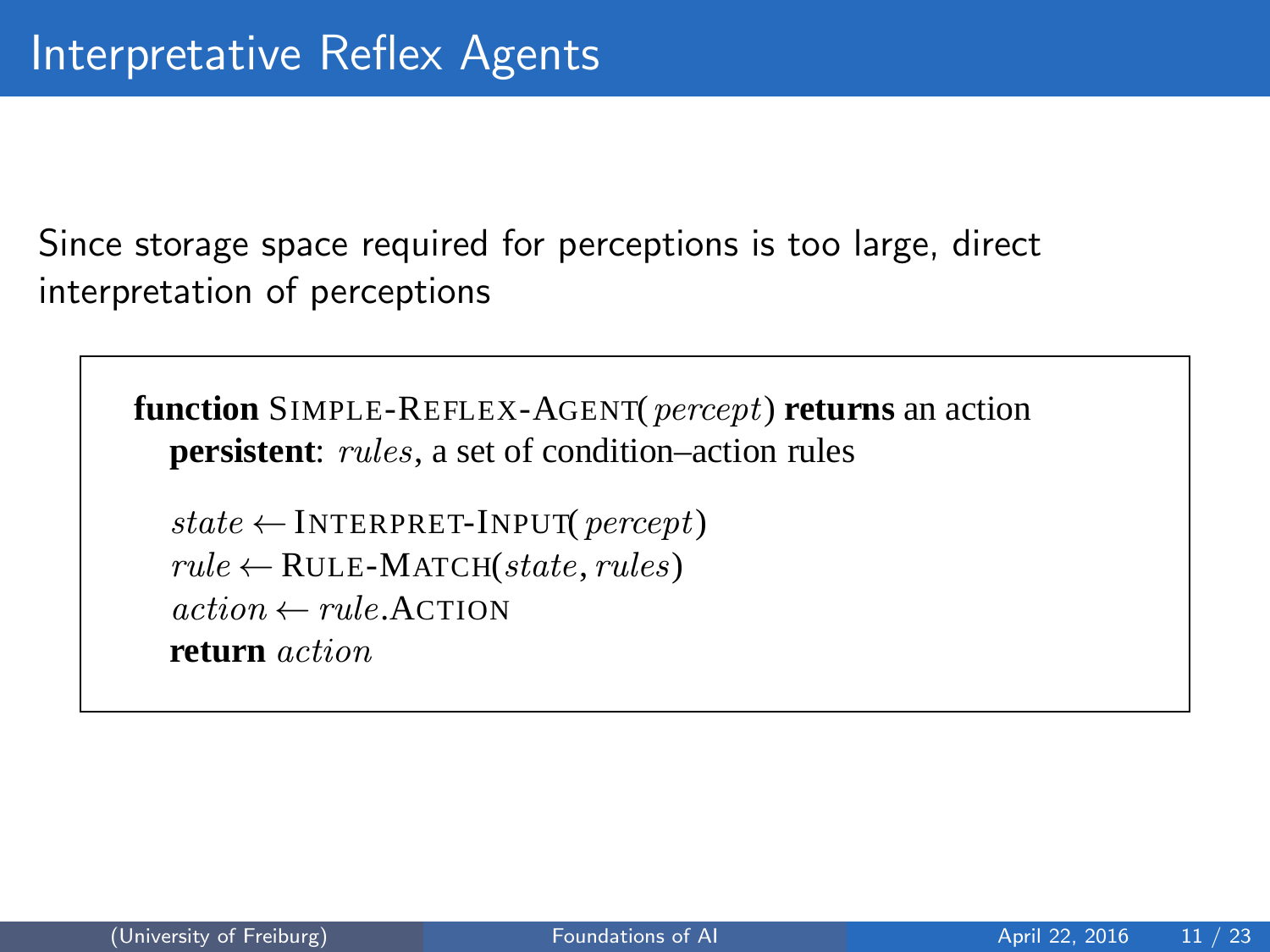In case the agent's history in addition to the actual percept is required to decide on the next action, it must be represented in a suitable form.

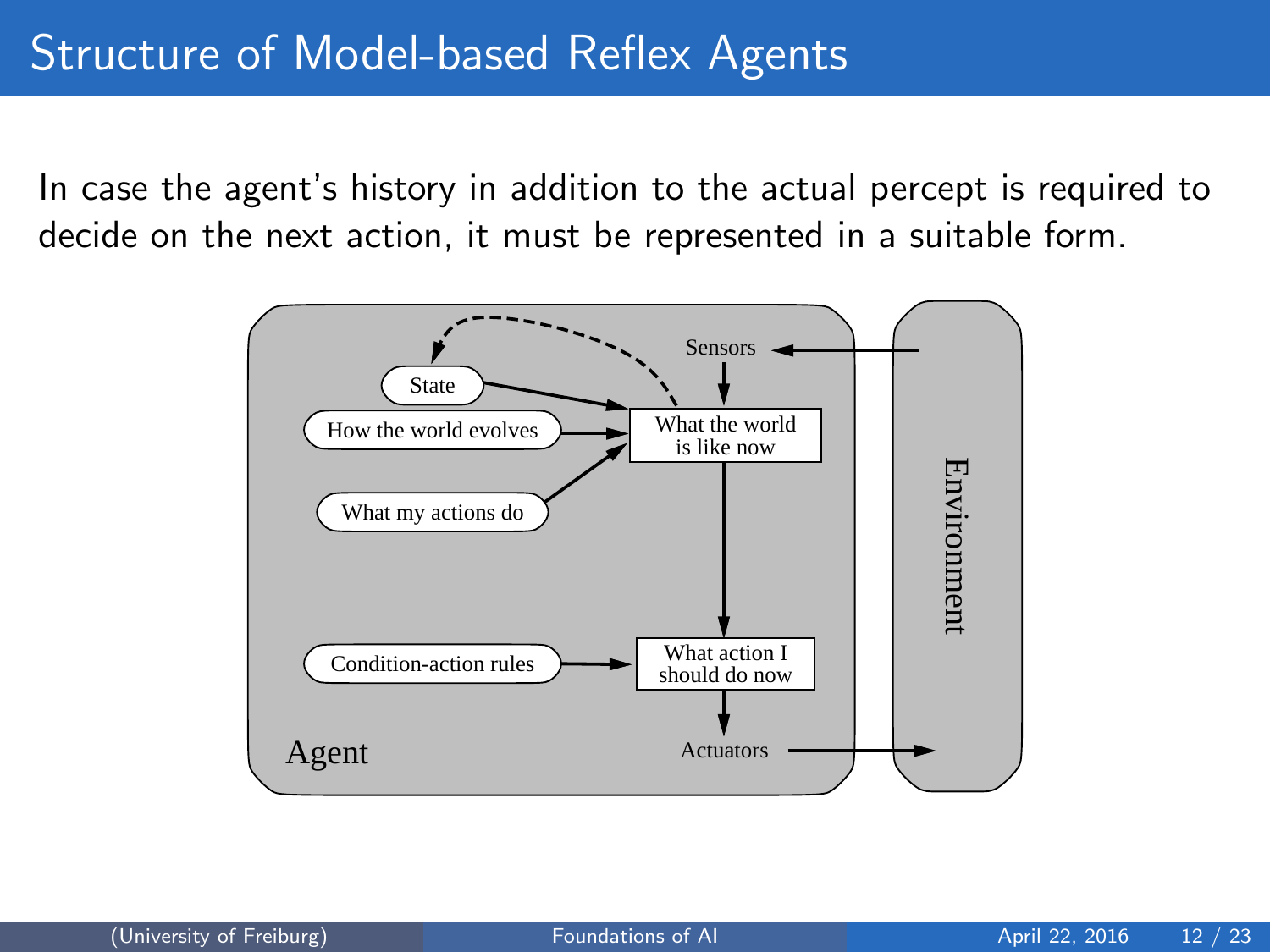**function** MODEL-BASED-REFLEX-AGENT(percept) **returns** an action **persistent**: *state*, the agent's current conception of the world state model, a description of how the next state depends on current state and action rules, a set of condition–action rules action, the most recent action, initially none  $state \leftarrow \text{UPDATE-STATE}(state, action, percept, model)$ 

 $rule \leftarrow$  RULE-MATCH(state, rules)  $action \leftarrow rule$  ACTION **return** action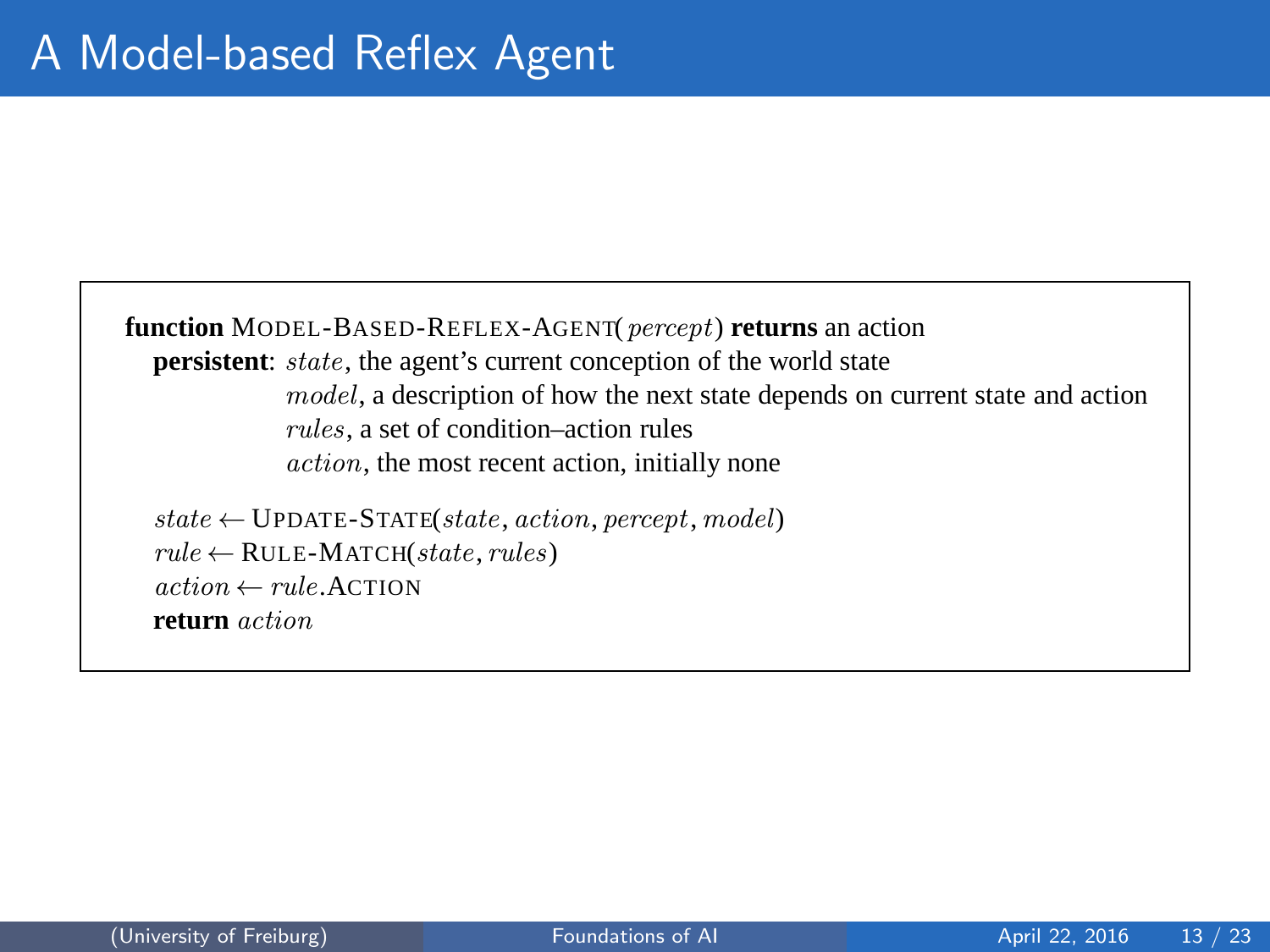- Often, percepts alone are insufficient to decide what to do.
- This is because the correct action depends on the given explicit goals (e.g., go towards X).
- The model-based, goal-based agents use an explicit representation of goals and consider them for the choice of actions.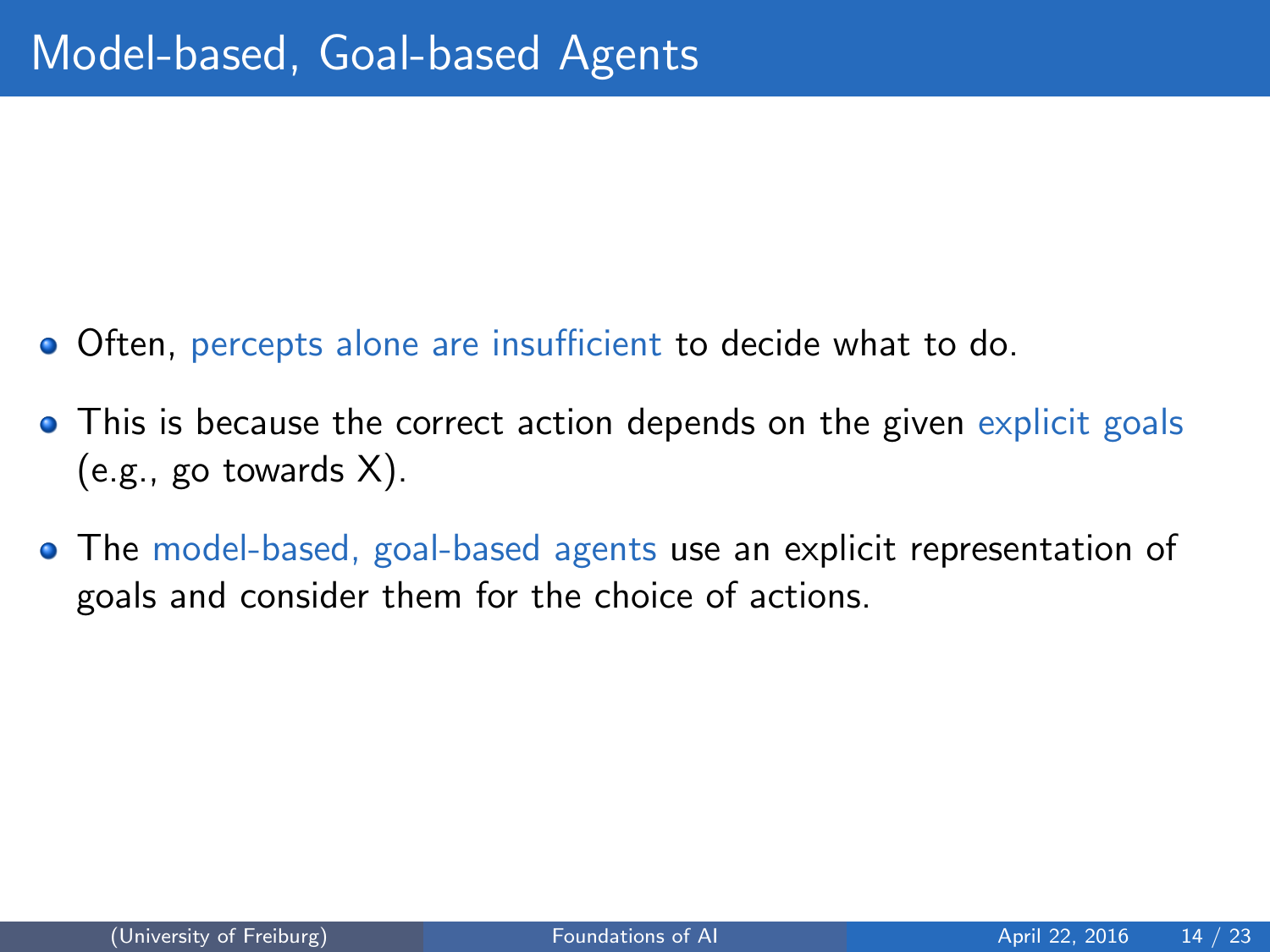### Model-based, Goal-based Agents

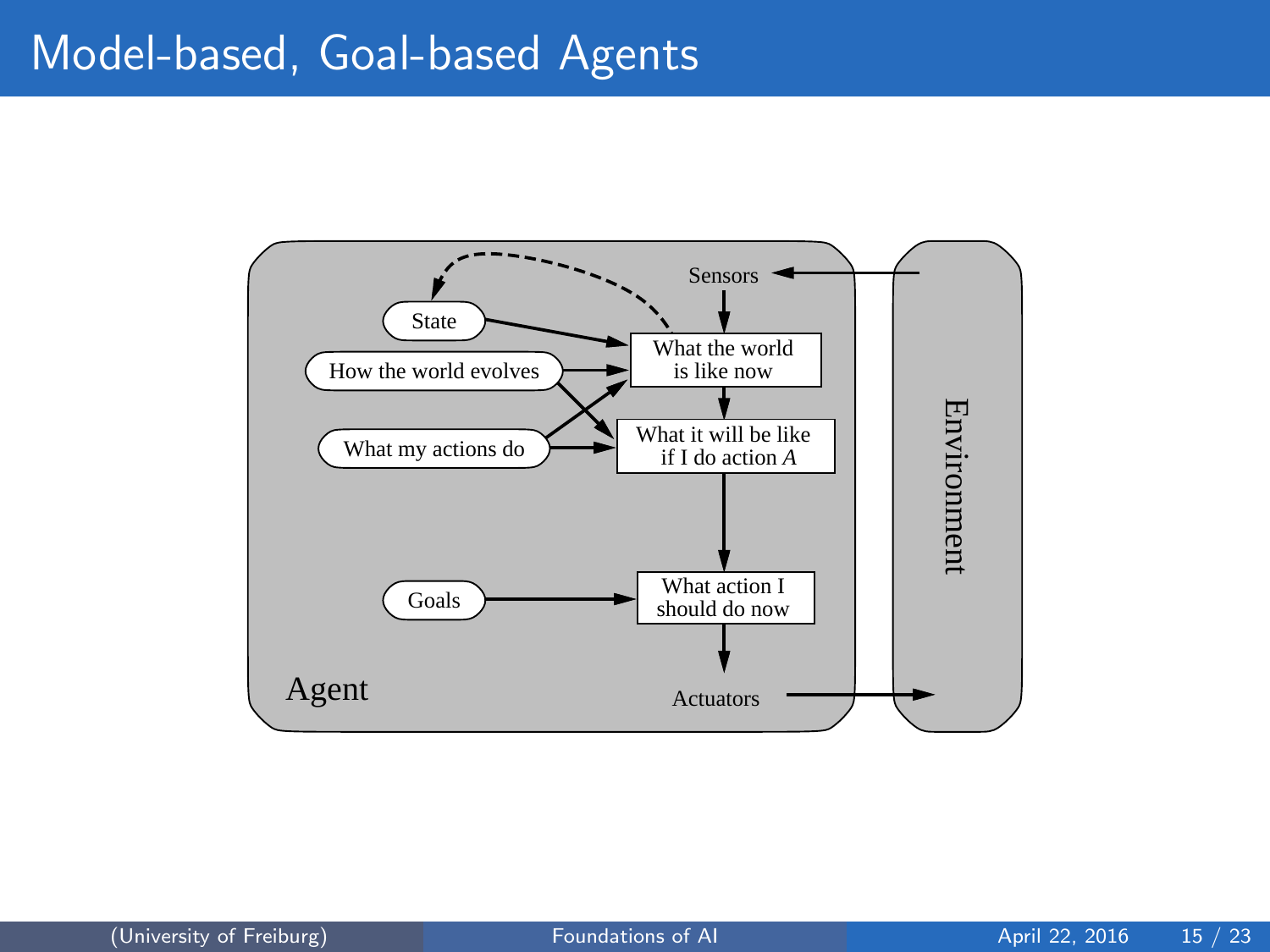- Usually, there are several possible actions that can be taken in a given situation.
- In such cases, the utility of the next achieved state can come into consideration to arrive at a decision.
- A utility function maps a state (or a sequence of states) onto a real number.
- The agent can also use these numbers to weigh the importance of competing goals.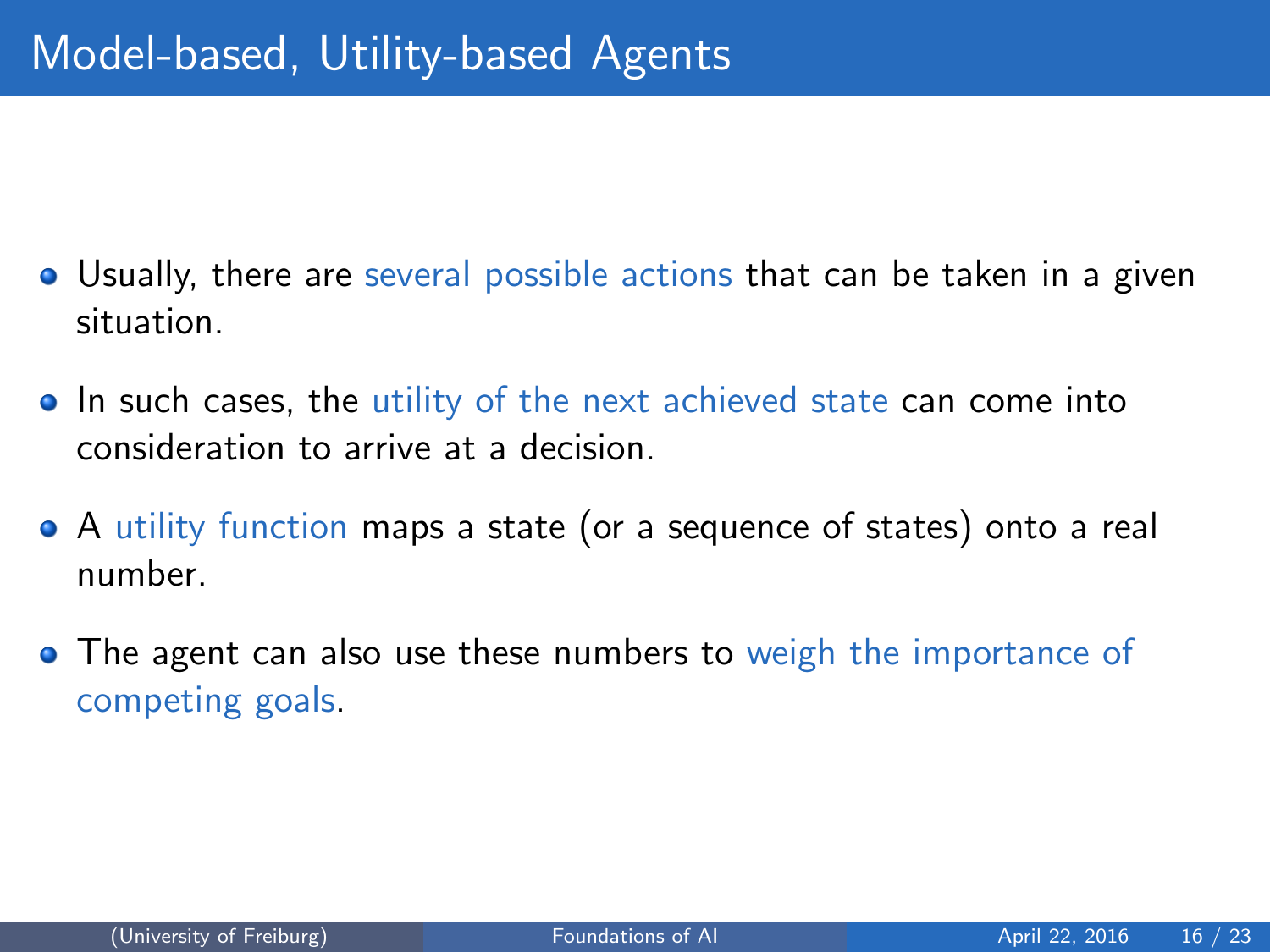### Model-based, Utility-based Agents

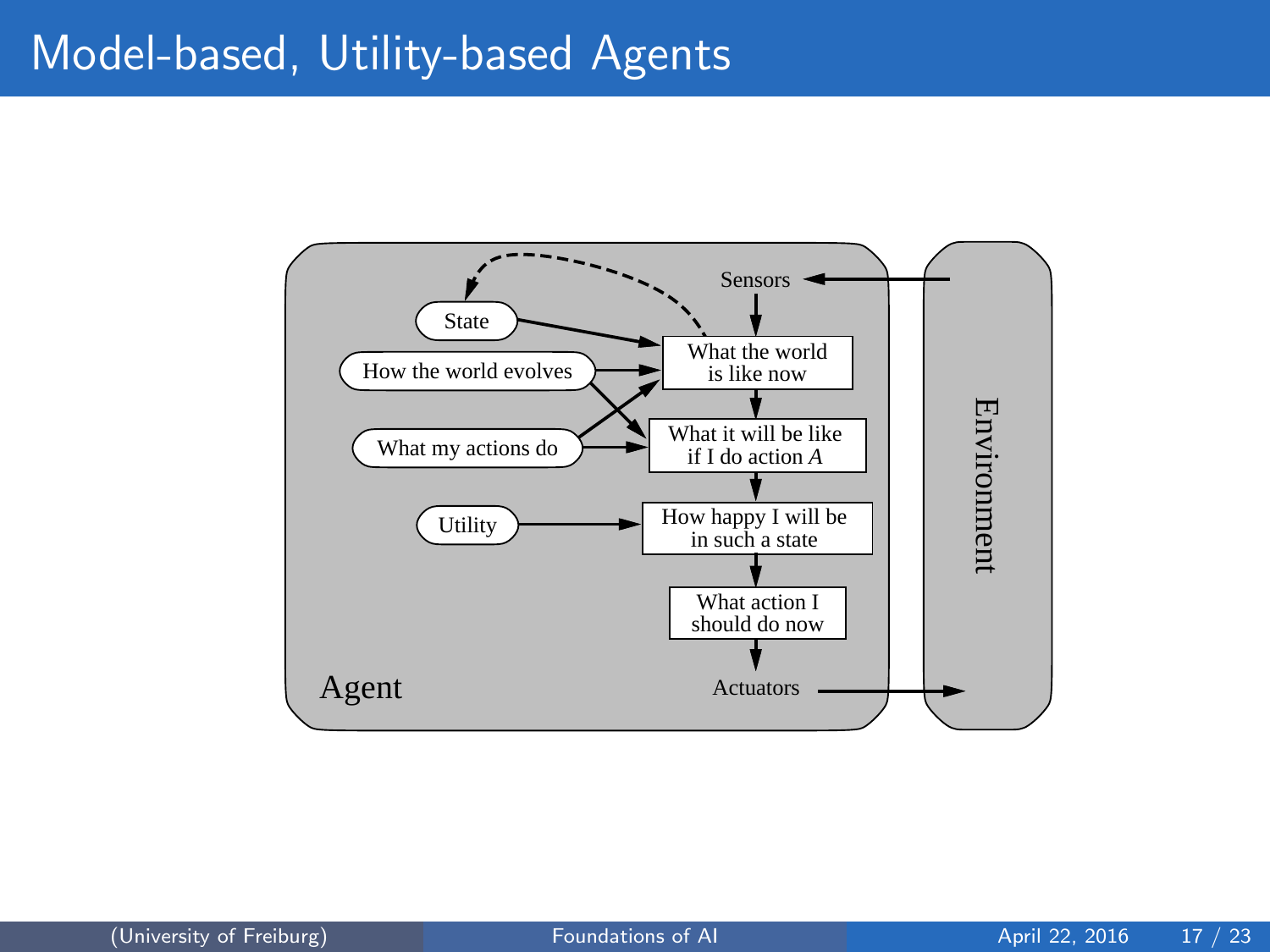- Learning agents can become more competent over time.
- **They can start with an initially empty knowledge base.**
- **They can operate in initially unknown environments.**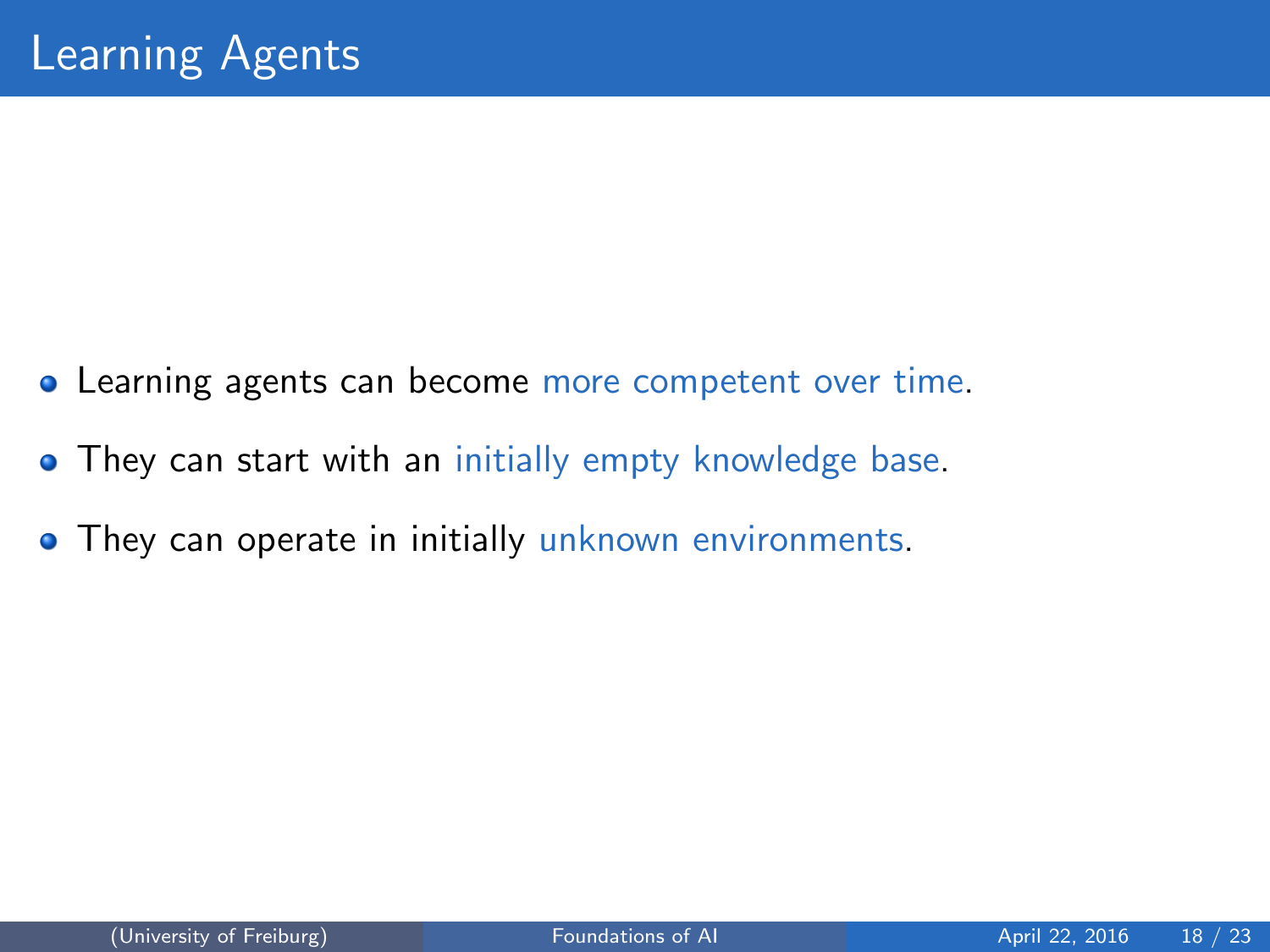- learning element (responsible for making improvements)
- **•** performance element (has to select external actions)
- **•** critic (determines the performance of the agent)
- problem generator (suggests actions that will lead to informative experiences)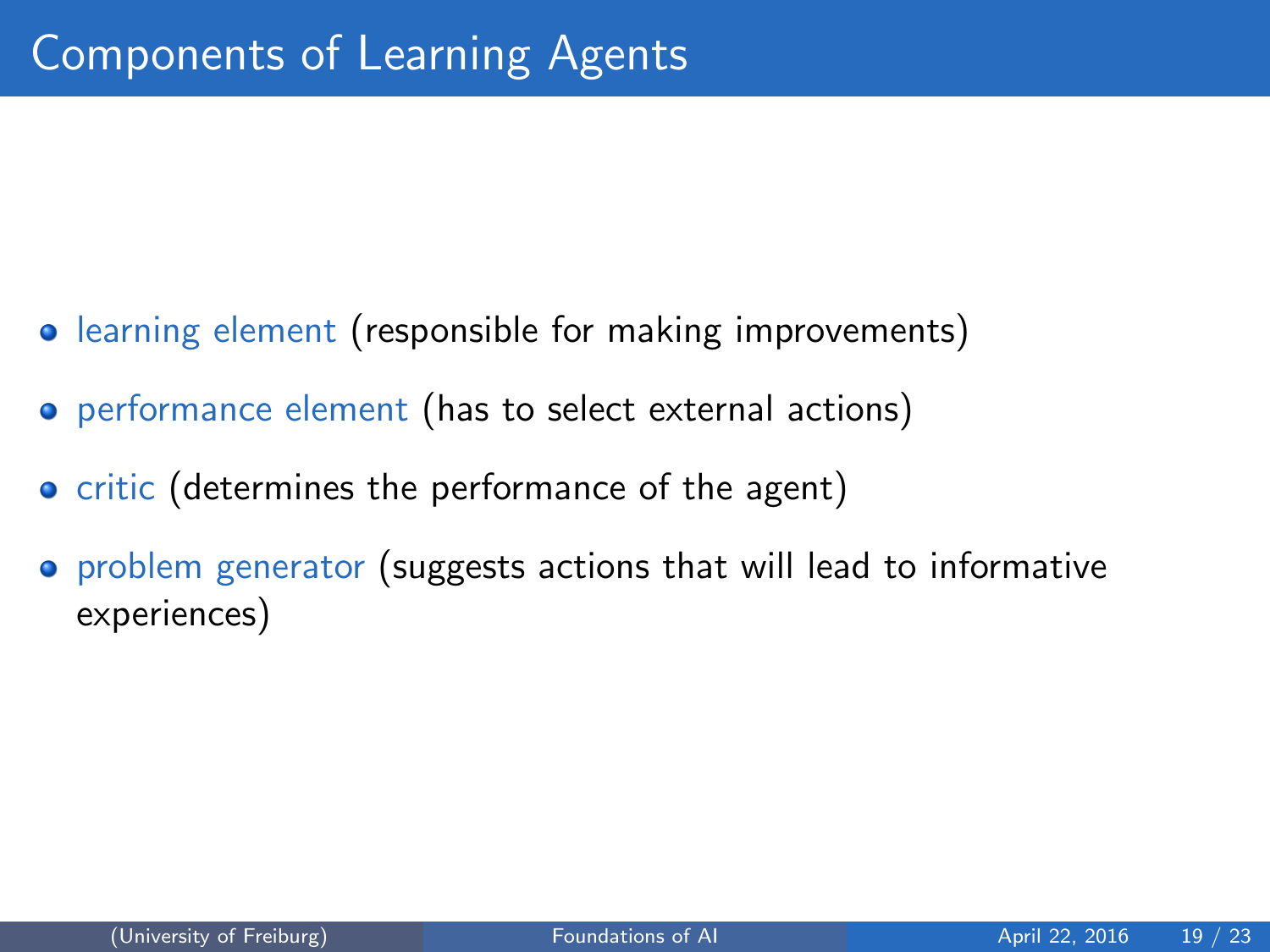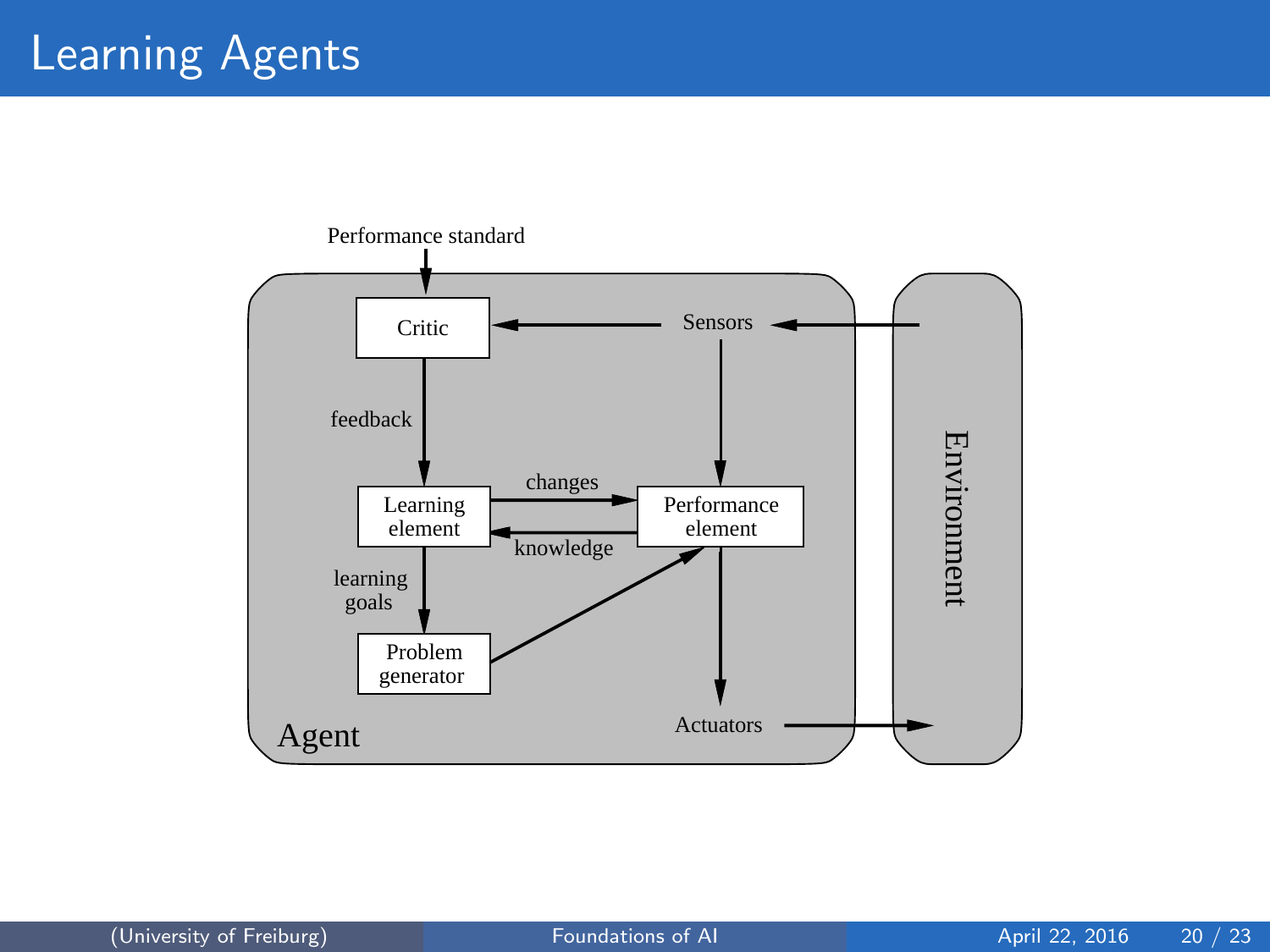# The Environment of Rational Agents

- Accessible vs. inaccessible (fully observable vs. partially observable) Are the relevant aspects of the environment accessible to the sensors?
- **O** Deterministic vs. stochastic

Is the next state of the environment completely determined by the current state and the selected action? If only actions of other agents are nondeterministic, the environment is called strategic.

#### **•** Episodic vs. sequential

Can the quality of an action be evaluated within an episode (perception  $+$  action), or are future developments decisive for the evaluation of quality?

#### **Static vs. dynamic**

Can the environment change while the agent is deliberating? If the environment does not change but if the agent's performance score changes as time passes by the environment is denoted as semi-dynamic.

#### **O** Discrete vs. continuous

Is the environment discrete (chess) or continuous (a robot moving in a room)?

#### **•** Single agent vs. multi-agent

<span id="page-20-0"></span>Which entities have to be regarded as agents? There are competitive and cooperative scenarios.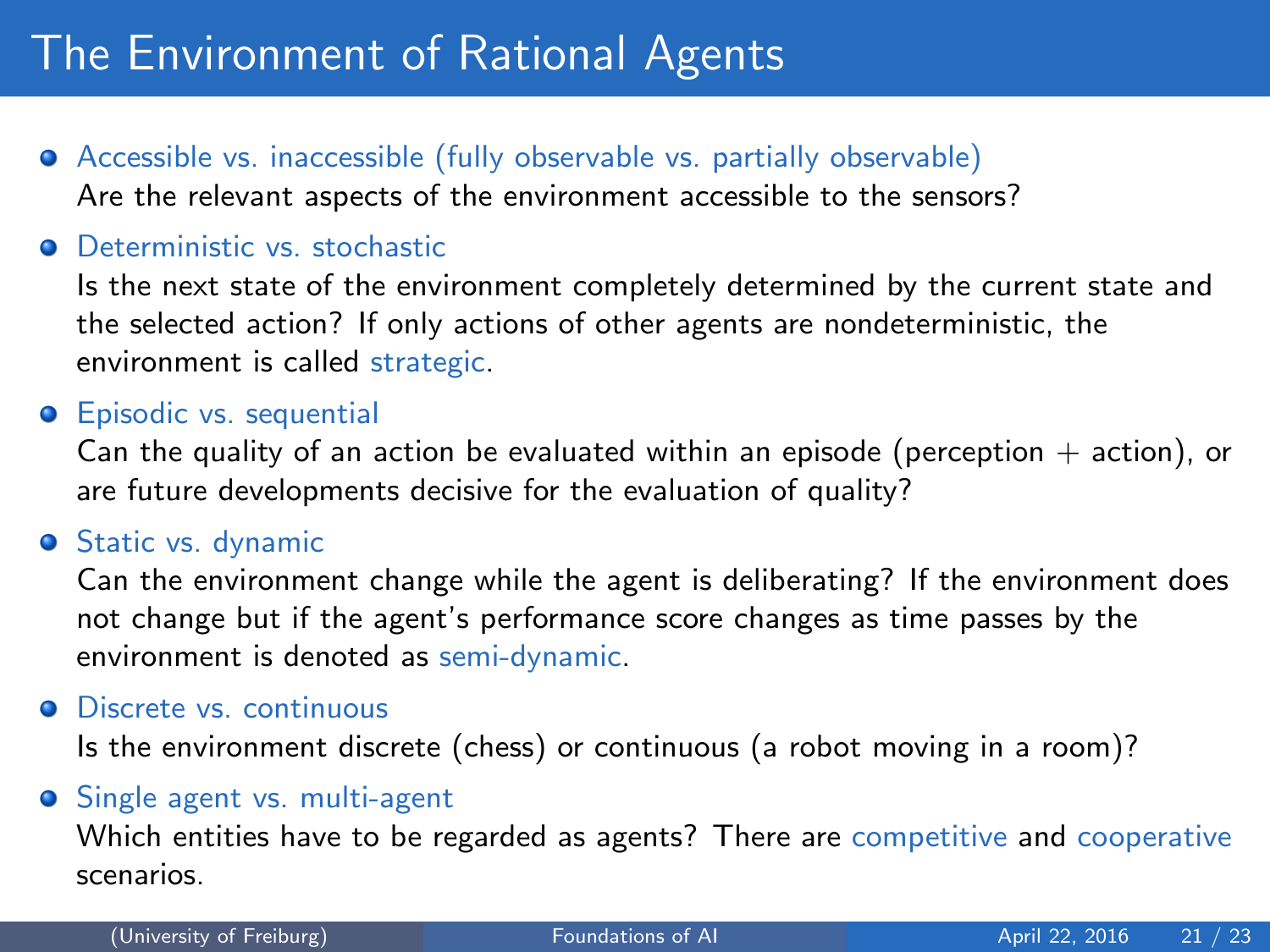# Examples of Environments

| Task                         | <b>Observable</b> | <b>Deterministic</b> | Episodic   | <b>Static</b> | <b>Discrete</b> | Agents |
|------------------------------|-------------------|----------------------|------------|---------------|-----------------|--------|
| Crossword<br>puzzle          | fully             | deterministic        | sequential | static        | discrete        | single |
| Chess with<br>a clock        | fully             | strategic            | sequential | semi          | discrete        | multi  |
| Poker                        | partially         | stochastic           | sequential | static        | discrete        | multi  |
| Backgammon                   | fully             | stochastic           | sequential | static        | discrete        | multi  |
| Taxi driving                 | partially         | stochastic           | sequential | dynamic       | continuous      | multi  |
| Medical<br>diagnosis         | partially         | stochastic           | sequential | dynamic       | continuous      | single |
| Image<br>analysis            | fully             | deterministic        | episodic   | semi          | continuous      | single |
| Part-picking<br>robot        | partially         | stochastic           | episodic   | dynamic       | continuous      | single |
| Refinery<br>controller       | partially         | stochastic           | sequential | dynamic       | continuous      | single |
| Interactive<br>English tutor | partially         | stochastic           | sequential | dynamic       | discrete        | multi  |

Whether an environment has a certain property also depends on the conception of the designer.